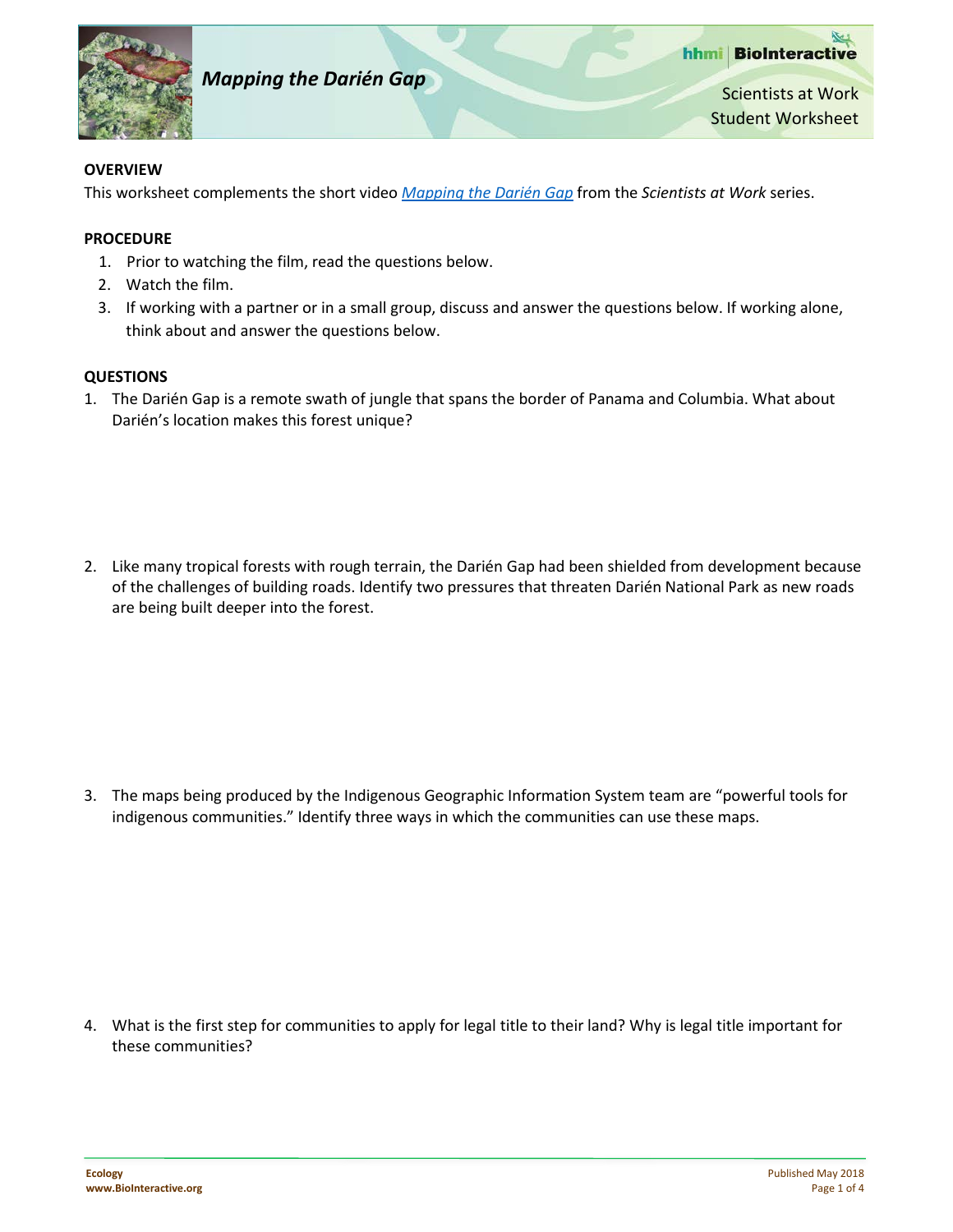5. What are three benefits of using drones to map community land instead of other mapping techniques?

6. Tom Bewick of the Rainforest Foundation works with the Indigenous Geographic Information System team to help the people of Aruza preserve their forest using a human rights-based approach to conservation and land-use planning. Describe this strategy.

7. Identify three new technologies the Rainforest Foundation teaches communities to use to monitor their land.

8. Community leader Bonarge Pacheco says "We want to make sure that we have clean, pure water, a forest that gives us oxygen to breathe, with many animals for us to hunt." Provide evidence for how land use planning maps like the one below support these goals.



*Caption: Land use map of the Aruza community.*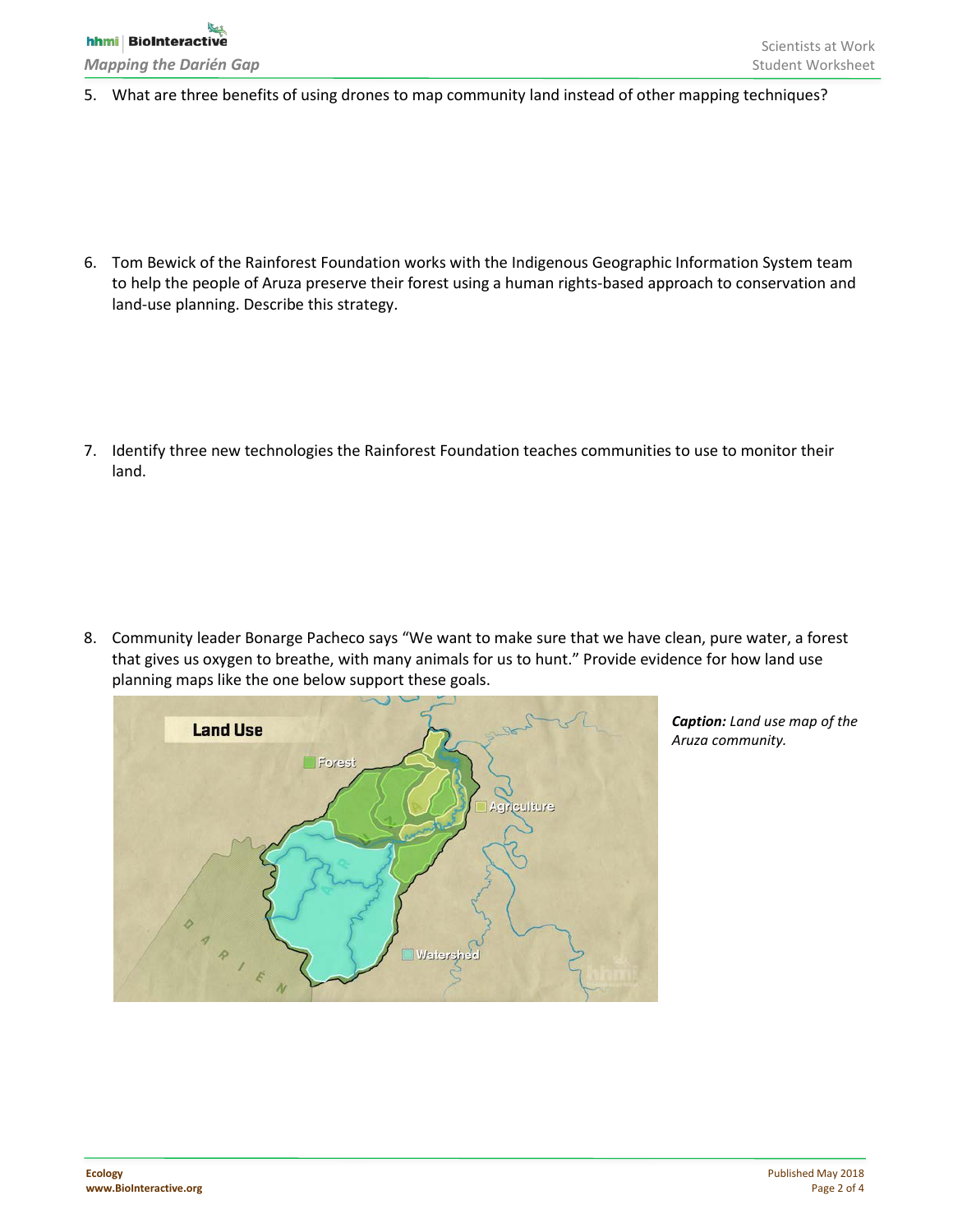9. Aerial images like the one below can help communities pinpoint land incursions. What is a land incursion? How are maps of land incursion used by these communities?



*Caption: 3D photo of land incursions in Aruza using imagery captured by drones.* 

10. Drones can be used to create high-resolution maps of the same community multiple years in a row. Why is this approach useful for communities like Aruza?

11. Carlos Doviaza explains the importance of communities taking ownership of conservation planning, saying "We, the indigenous people, are the stewards of the rainforest. Now we fly the drones and we ourselves handle the information. This is part of a revolution!" Why is engaging communities important for global conservation of tropical rain forests?